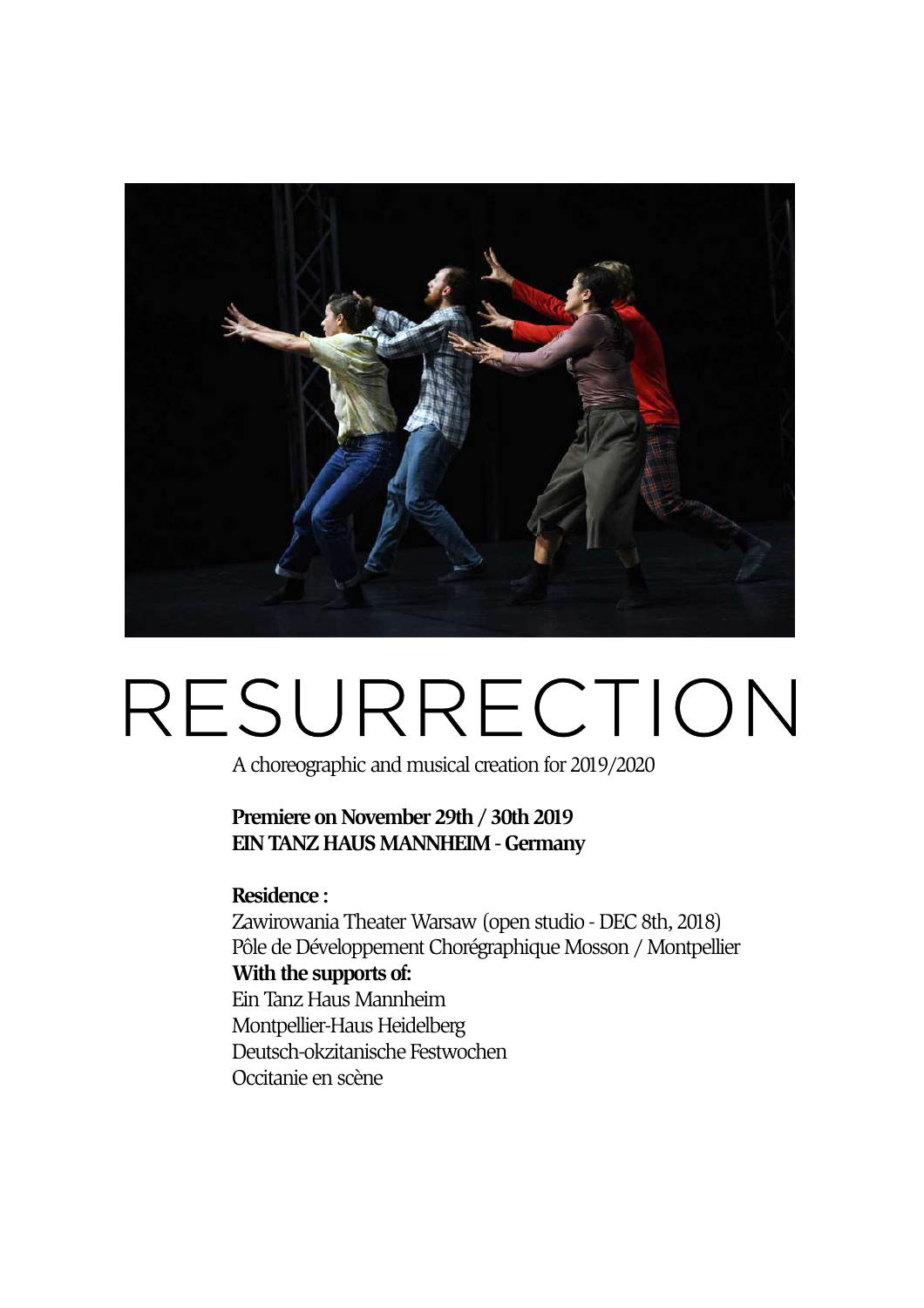# COMPANY DIDIER THERON **RESURRECTION**



Dance performance for 4 dancers

Artistic director: Didier THERON Collaboration: Michèle MURRAY - artistic sounselor Thomas GUGGI - producer Music: François Richomme Dancers: Stanislaw BULDER — Arthur GRABARCZYK — Camille LERICOLAIS — Jee Hyun HONG Light creation: Didier THERON Costumes: Michèle MURRAY — Didier THERON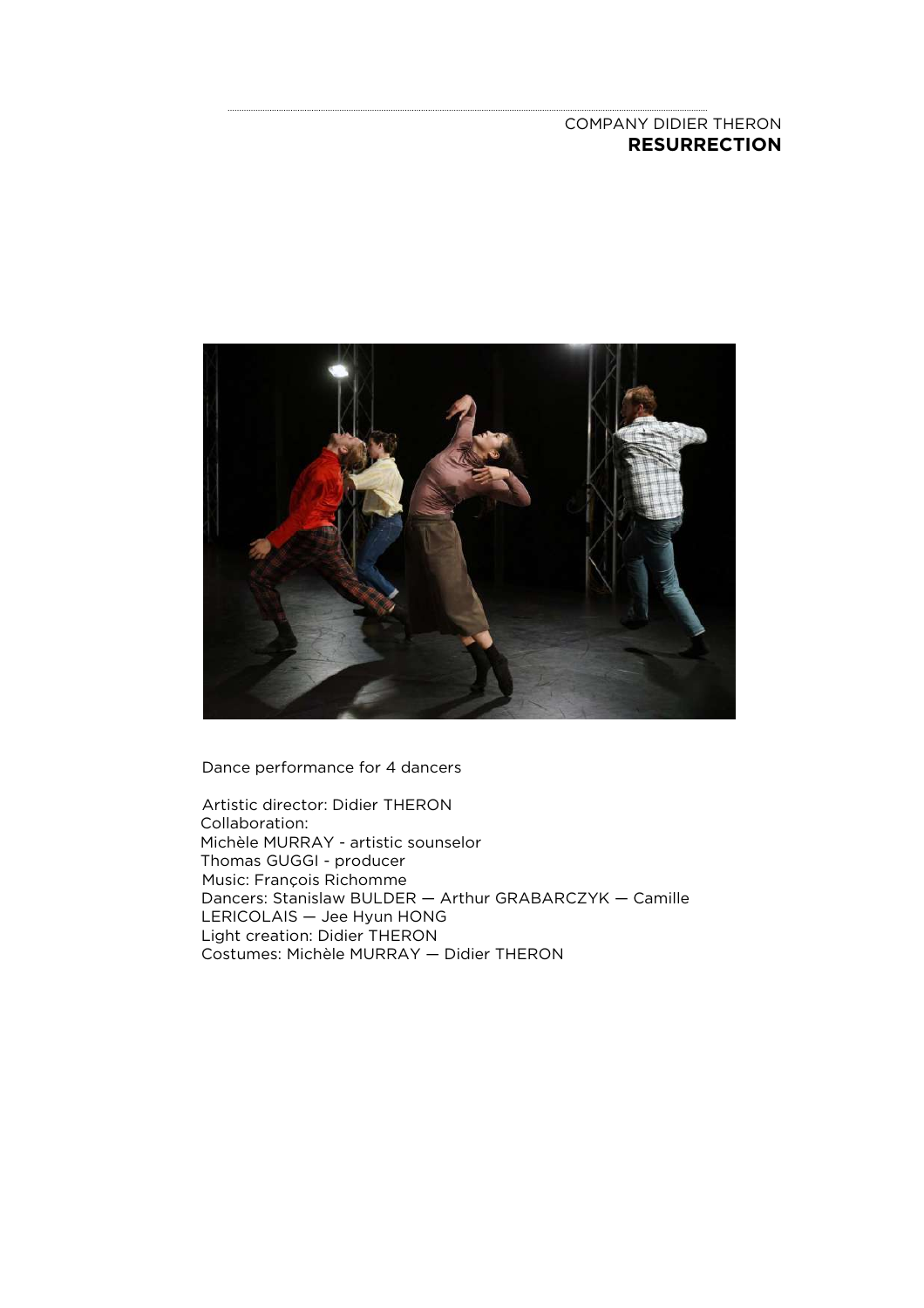# COMPANY DIDIER THERON **RESURRECTION**

*The creation RESURRECTION, just like the previous ones HA-RAKIRI - 14 & LES FANTOMES - LJHELM - le jeune homme et la mort- is part of a continuous choreographic research throughout different choreographies on "the living and the dead\* and the dynamics in the bodies within this relation – accompanied in this project by François Richomme's musical creation.* 



*Christ's injunction to Lazarus "Arise and walk" is also a choreographic one. I translate the idea of resurrection as the construction of a transformation with the body in order to "begin again", a liberation towards a quest for something new. I imagined an empty space in a flat plane of light, a place withdrawn from the world in order to accomplish this passage. Four dancers, Camille Lericolais, Jee Hyun Hong, Artur Grabarczyk and Stanislaw Bulder embark on attempt and adventure, working on more or less complex choreographic forms. The piece is built on the articulation between these forms that are born, develop, unravel, exhaust themselves and die, but always open up unexpected and new perspectives. The sum of these forms brings about the passage and transformation, and thus creates a narrative. The play of tension between the different dance materials and the treatment of space create emotion. The performers gradually plunge into a quest for enjoyment that we share, with energies that reach towards extremes. RESURRECTION is a celebration that says it all, the drama, the path, the humanity, the joy.* 

## *Didier Théron*

\*In reference to Vinciane Despret for "Aux bonheur des morts" published by La découverte.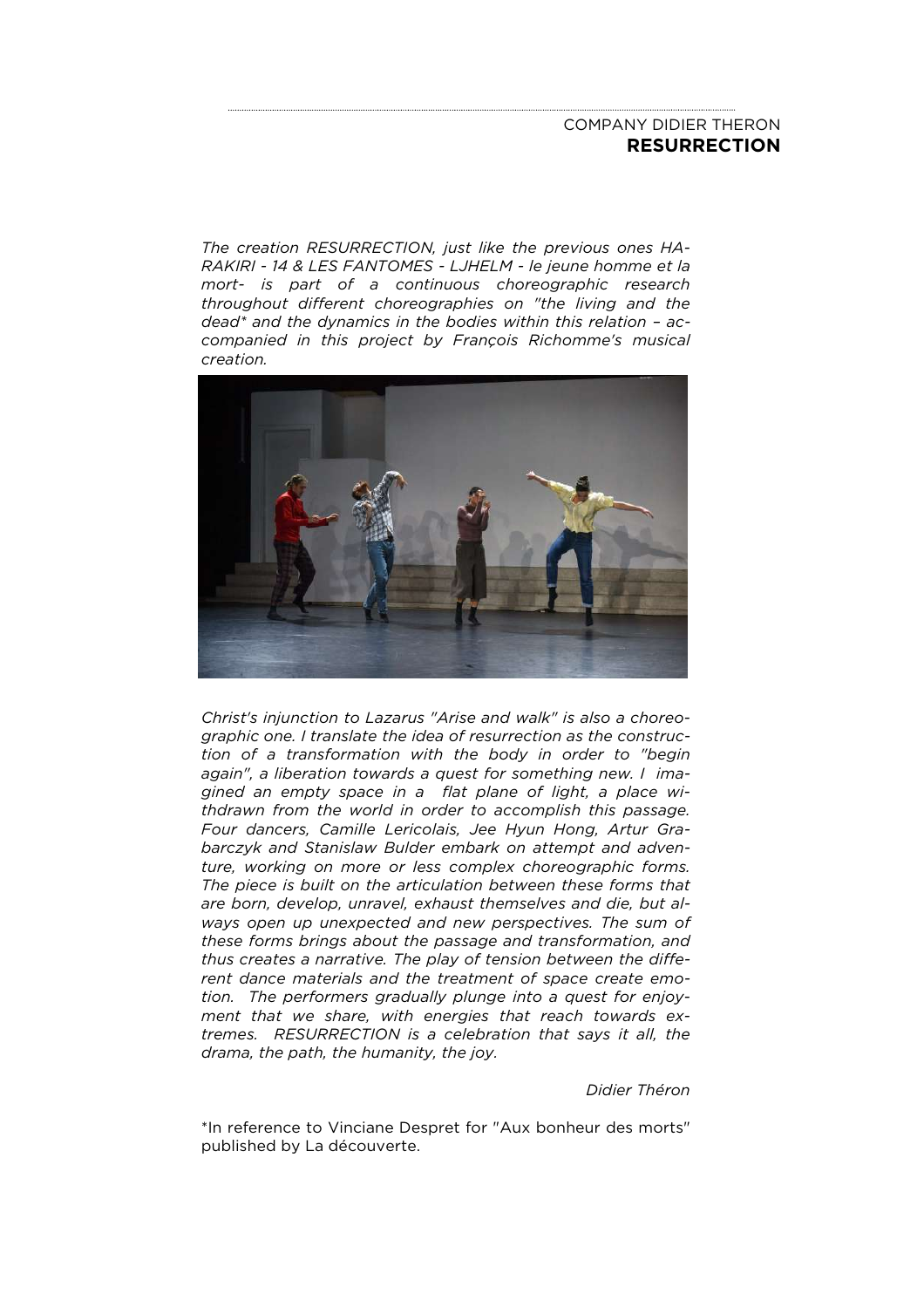

## **t's all a question of energy**

Didier Théron thrills the Mannheim audience with his dance piece.

When a choreographer names Merce Cunningham, master of the avant-garde of contemporary dance, and a Japanese Zen master as his teachers, one can at least hope for an original artistic style. Didier Théron exceeds this expectation by far. Rarely does one experience such an original movement language, filling the entire stage using seemingly simple means.

Last year, Didier Théron's choreography "Shanghai Boléro" was the surprise success of the Heidelberg Dance Biennale. Following this success, the Frenchman from Montpellier - Heidelberg's twin city - was immediately invited to perform another of his original pieces, this time for the opening of the Heidelberg French Week Festival. This second piece, "The Young Man and Death" (LJHELM - Le Jeune Homme et la Mort) was choreographed in 2014 to commemorate the outbreak of the First World War a hundred years earlier.

With his new choreography "Resurrection", which premiered at the EinTanzHaus stage in Mannheim, the choreographer recalls the end of this war.

## **Falling down, and standing up.**

For Didier Théron, wars are never simply over, and certainly not this particular war. In his own family, he experienced how the memory of his great-grandfather, who fell in 1915, traumatized the following generations. In 2019 the motto is "Resurrection" - not from death, but from the ghosts of the past.

Didier Théron entrusts four very different protagonists with this task of resurrection: two men and two women dressed in unadorned everyday clothes. With seemingly simple movements he lets them find their way back to life. The musician François Richomme creates a soundscape based on the constant pulsating rhythm of the heartbeat, and brings it into the empty stage space.

However, the performance begins in silence with the feat of a synchronized dance, in which the four performers dance with movements reminiscent of a joint workout as if following silent orders. Apart from a few tiny exceptions, the choreography is solely composed with everyday movements and athletic exercises – but these are performed with concentrated power which keeps the stage and audience in suspense. Falling down - standing up : Again and again the dancers lie motionless on the ground; again and again they spring to new life. Didier Théron doesn't tell a story. He doesn't make any historical allusions nor does he provide any concrete content. What drives him and the dancers is the question of energy. And because Didier Théron doesn't associate Christian hopes with the question of "resurrection", the strength for new life must come from the people themselves. That is the first and stirring message of this just under one-hour piece. The second message is the unconditional trust in the power of the community. Not once does a dancer perform a task or movement without relating to the others. The group functions like a net in which the dancers move to the rhythm of the heartbeat without ever sliding into a casual flow. Indeed, resurrection costs a lot of strength.

This is why Didier Théron is a legend in the French dance scene with over thirty years of success. He is the first choreographer in France to create a choreographic center in a Montpellier neighborhood in which contemporary dance couldn't be more exotic. His reputation has not yet reached the Mannheim dance audience. The audience for the premiere at the EinTanzHaus, however, made no secret of its enthusiasm.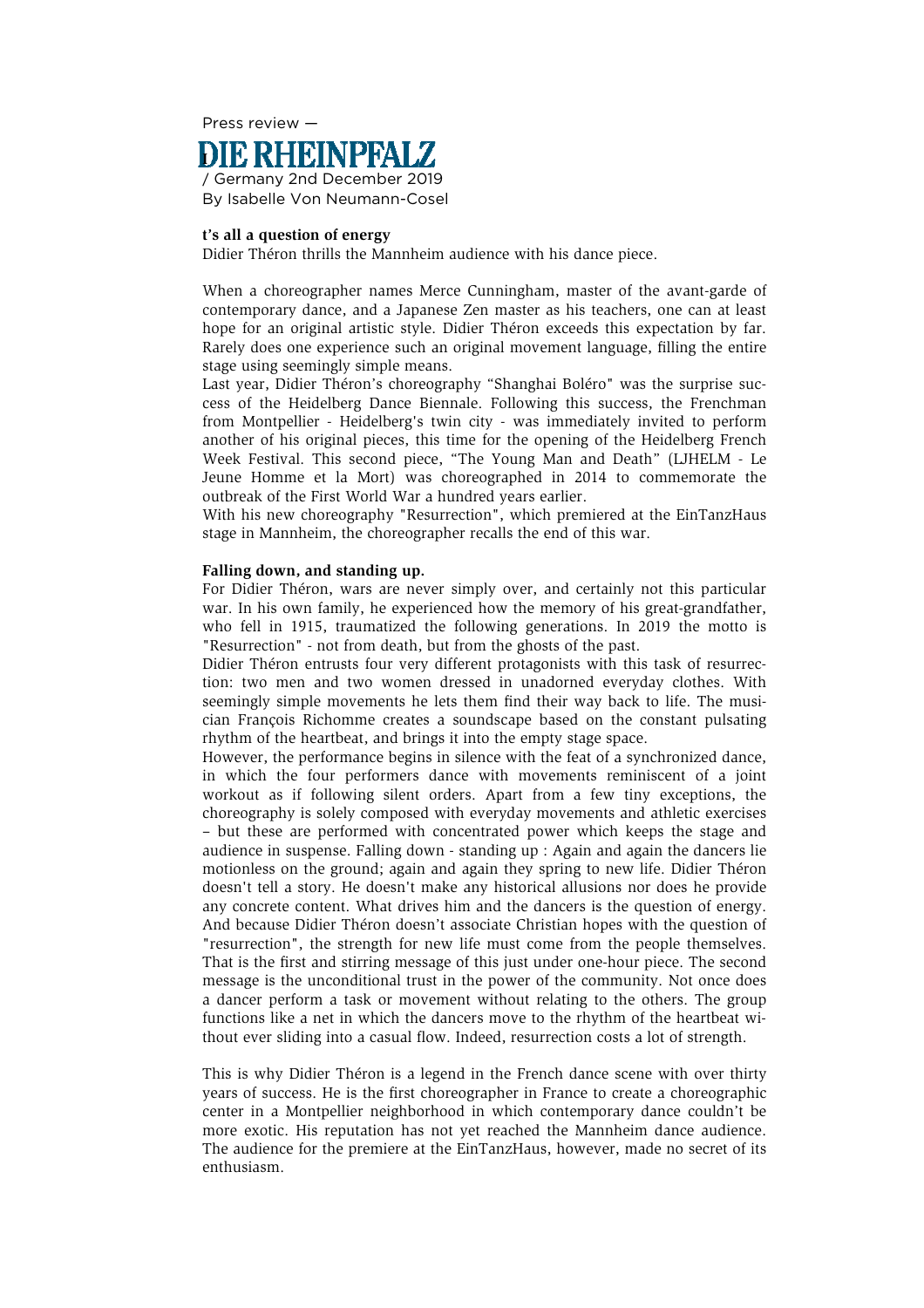# COMPANY DIDIER THERON **RESURRECTION**

## DIDIER THERON

Born in Béziers, studies dance in France with Myriam Berns, Kilina Cremona, Roger Meguin, Dominique Bagouet, Solange Golovine, Morton Potash. He receives a scholarship grant from the French Ministry of Culture after a first award-winning work – 1st Prize of the Hivernales d'Avignon in 1988. With this grant, he studies at the Cunningham studio in New York with Merce Cunningham - Ann Papoulis - Robert Swinston- and Maggie Black. He completes this approach to dance and choreography with the encounter of Trisha Brown. In Japan, he studies with Zen master Harada Tangen at the Bukkokuji Temple in Obama -

#### Important encounters

1991/ Meets Tadashi Suzuki, Japanese theater director - Tokyo 1992 / Meets Thomas Guggi - Berlin artist and producer 1995/96 / Award winner of the Villa Kujoyama grant - Kyoto - Meets and works with Daniel Buren - 2013 / Meets Fram Kitagawa, director of Art Front Tokyo

Didier Théron's project is based in Montpellier. With the benevolence of choreographer Dominique Bagouet and with the support of the city of Montpellier and its mayor Georges Frêche, he is invited to occupy a municipal space –a dance studio - with his team in the working-class neighborhood of La Mosson.

 For the following years,"Dance, the art of connecting" will be at the heart of his thinking for a territorial action developed in the project "ALLONS Z EN-FANTS"- A Project For Dance and Art – aimed principally at youth and working for social diversity". This philosophy is one of the main reasons behind the company's acquisition of a working tool: The BERNARD GLANDIER SPACE- with its official inauguration in 2004 of a new dance venue in Montpellier with the support of all local authorities and the Ministry of Culture. This new space for experimentation and research is located in the heart of the working -class district of La Paillade with its 25,000 inhabitants. This space offers artist work residencies, showing of artistic work, conferences, films, classes and workshops, thus providing a place for exchange and sharing of multiple experiences. The project is supported by the DRAC OCCITANIE – and the City of Montpellier

Since its creation, the company has presented its dance pieces in France and abroad and has gained recognition from international press. The Times - The Frankfurter Allgemeine - Asahi Shinbun (Japan) - Le Monde - Libération - Le Soir (Belgium) - Diario de Noticias (Portugal) Mouvement (France) Télérama (France) The Herald (England) The Herald Scotland (Scotland) TANZ Actual (Germany) The Village Voice (New York) The Australian - (Australia) The West Australian ( West Austalie) The Scotman ( Scotland)

From 2001 to 2005 Didier Théron and his company were invited to Japan by Tadashi Suzuki with the company's complete repertory pieces.

From 2007 to 2012, Didier Théron was regularly invited to Australia by the STRUT Group and the University of WAPAA – Perth.

In the company's thirty years of existence, both national and international production and performances continue to thrive with an average of 40 contracts per year. They are accompanied by international choreographic prizes and important moments of recognition, listed below:

-Australia / 2010 Robert Helpmann Awards / Dance Oscar nomination Sydney Opera 2010

-Japan / 2013 Grand Prize - Setouchi international triennial of contemporary art 2013

-Poland / 2016 Choreography Prize at the International Choreographic Competition Zawirowania in Warsaw

.<br>-France / April 26, 2016 - INVITATION TO THE ELYSEE: For his action and involvement in Australia since 2007, Didier Théron was invited to the Elysée for the State dinner held in honor of the visit of the Governor of Australia, Sir Peter Cosgrove -

-Jerusalem / Dec 2, 2017 - 1st Prize with SHANGHAI BOLERO / Men - International Choreography Competition Machol Salem Dance House - MASH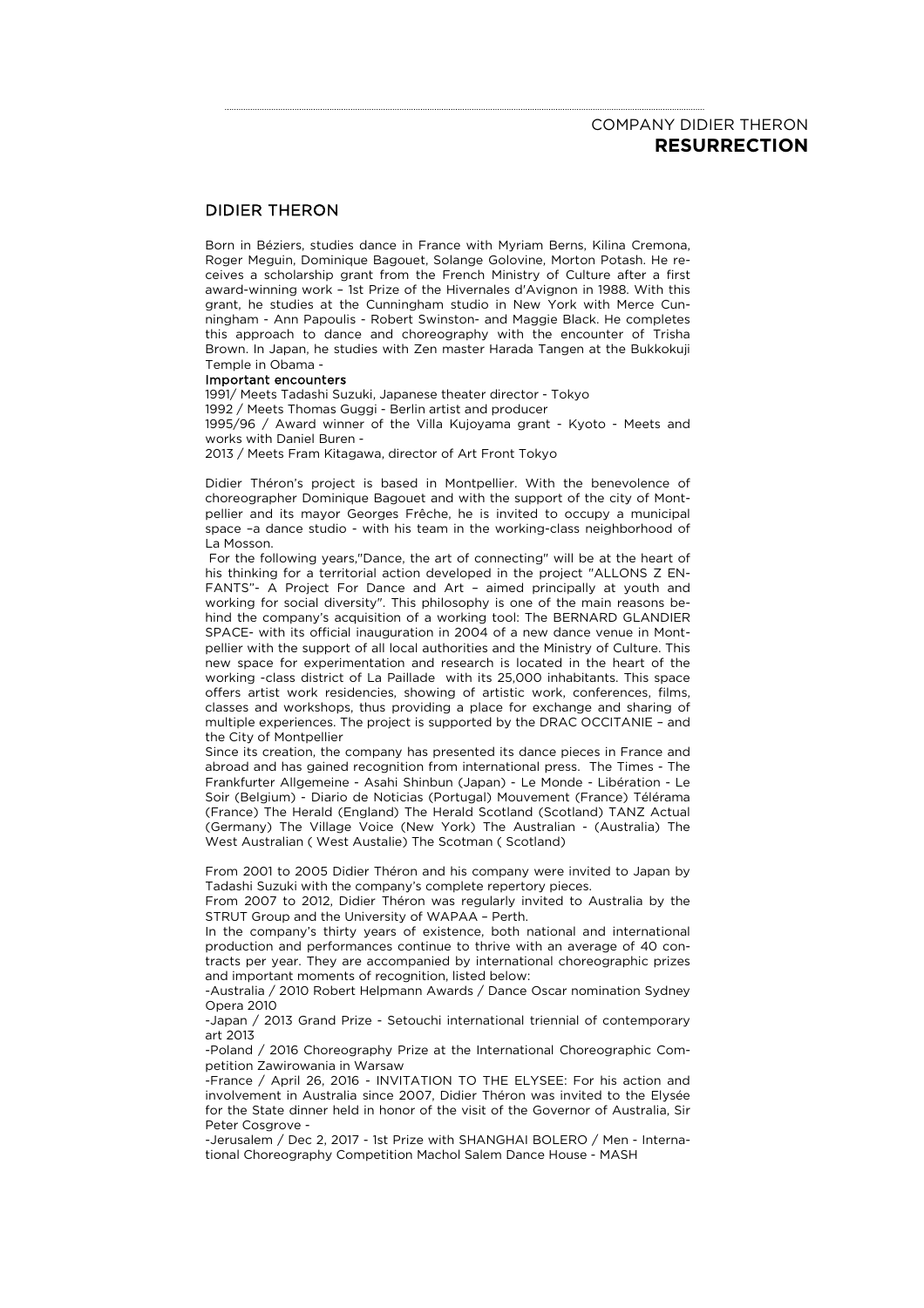# THE COMPANY

Nourished with different approaches to choreography and art, Didier Theron traces a unique career in the world of choreography, building a choreographic project which is sensitive, political and poetic.

### An artistic decision - the "workers" movement

The first choreographies - LES PARTISANS, IRONWORKS and LES LOCATAIRES – open up worlds which are very close to the choreographer, with unique movement material taken from the working -class world, situations of daily life revisited, and inspiration drawn from a life he knows intimately.

#### Literature and choreographic processes

At the same time, Théron is personally and physically involved in experimentation and creation and composes two founding solos: RASKOLNIKOV created in 1996 after his stay in Japan and BARTLEBY created ten years later, in 2006 for the Montpellier-Danse festival 2006- a collaboration with the artist Donald Becker. This link with literature gives a new dimension to the subjects he develops as well as opening up new choreographic writing processes. Musical collaborations with Daniel Menche - met in Japan / Villa Kujoyama work residency and Gerome Nox.

This link with literature is also marked by the creation in 2003 of the piece "Sitting Standing Walking" a sextet in reference to the writing processes of "Mercier et Camier" by Samuel Beckett.

#### The "War Pieces" - Memory and Resilience - 2014 / 2018

-HARAKIRI, creation 2008. Under this title, which includes both a universal dimension and Japan, Didier Theron develops a radical and extremely emotional piece with no direct connection to the Japanese ritual of Sepuku (the correct term for Harakiri), except for its sacrificial dimension.

-14 & MY GHOSTS, creation 2014, reveals the true dimension of HARAKIRI, the sacrifice that was the First World War 14/18 and its impact on the choreographer's private life, with the secret that surrounded the lives of his ancestors. The recreation and development of the Harakiri piece within the project was a necessity, in order to give its full meaning to this dance of ghosts. The project also included a short solo called "The Soldier" performed by Didier Théron himself, as well as a duet performed by Didier Théron and Thomas Guggi, the German friend, second artistic collaboration.

- LHELM - acronym of the young man and death - creation 2017 – is an evocation of the past war of 14 / 18 in parallel with our current wars and the French "events of 2015" - Charlie and the terrorist attack on the Bataclan. Didier Théron chooses to work on a parallel between 1914 and the year of the dance's creation 2014. He works with Maurice Ravel's choreographic symphony - Daphnis and Chloé created in 1912 as musical structure and the current LJHELM dance as choreographic structure.

-RESURRECTION creation 2019 -In continuity as well as in rupture with "this revitalizing conjuring of death", Théron will create a new piece for 4 dancers on November 29th and 30th 2019 at the Tanz Haus in Mannheim.

## RAVEL - A musician - A musical work – An epoch - Dance and Music

MAURICE RAVEL, the musician of 14 /18 - a challenge for Didier Théron consisted in working on the repertoire - and reinventing it RAVEL /MUSICS TO LOOK AT / with the SHANGHAI BOLERO triptych LJHELM - creation 2017

The CHILD AND ITS MAGIC, creation 2018

#### GONFLES/Vehicles - Colours - Movements - Shapes

Deformation as an act of invention

An atypical and unique project, which was invented alongside creations for the stage, and conceived for other spaces, is the result of a second collaboration with the German visual artist Donald Becker - Berlin: a reflection on the game of body deformation, a contemporary "danced" answer to the Paleolithic Venus, to Oscar Schlemmer, to Nikki de Saint Phalle, Jean Dubuffet or Erwin Würm.

-DEMOCRATIC COMBINE, creation 2007 at the Montpellier Danse Festival 2007: a duo by Didier Théron and Keith Thompson (Trisha Brown Company) after their encounter in Kyoto.

Music Gerome Nox - second collaboration

This project is then developed and performed by teams of 4 dancers, in choreographies dedicated to specific spaces:

THE SACRE - 30 minutes – Music by Igor Stravinski - 2012-

THE BIG PHRASE - 45 minutes - Musicby Eric Satie - 2013-

AIR - 23 minutes Music by John Adams -2016-

EARTH - 18 minutes - Clokenflap Hong Kong Festival - 2020 – Music by AC/DC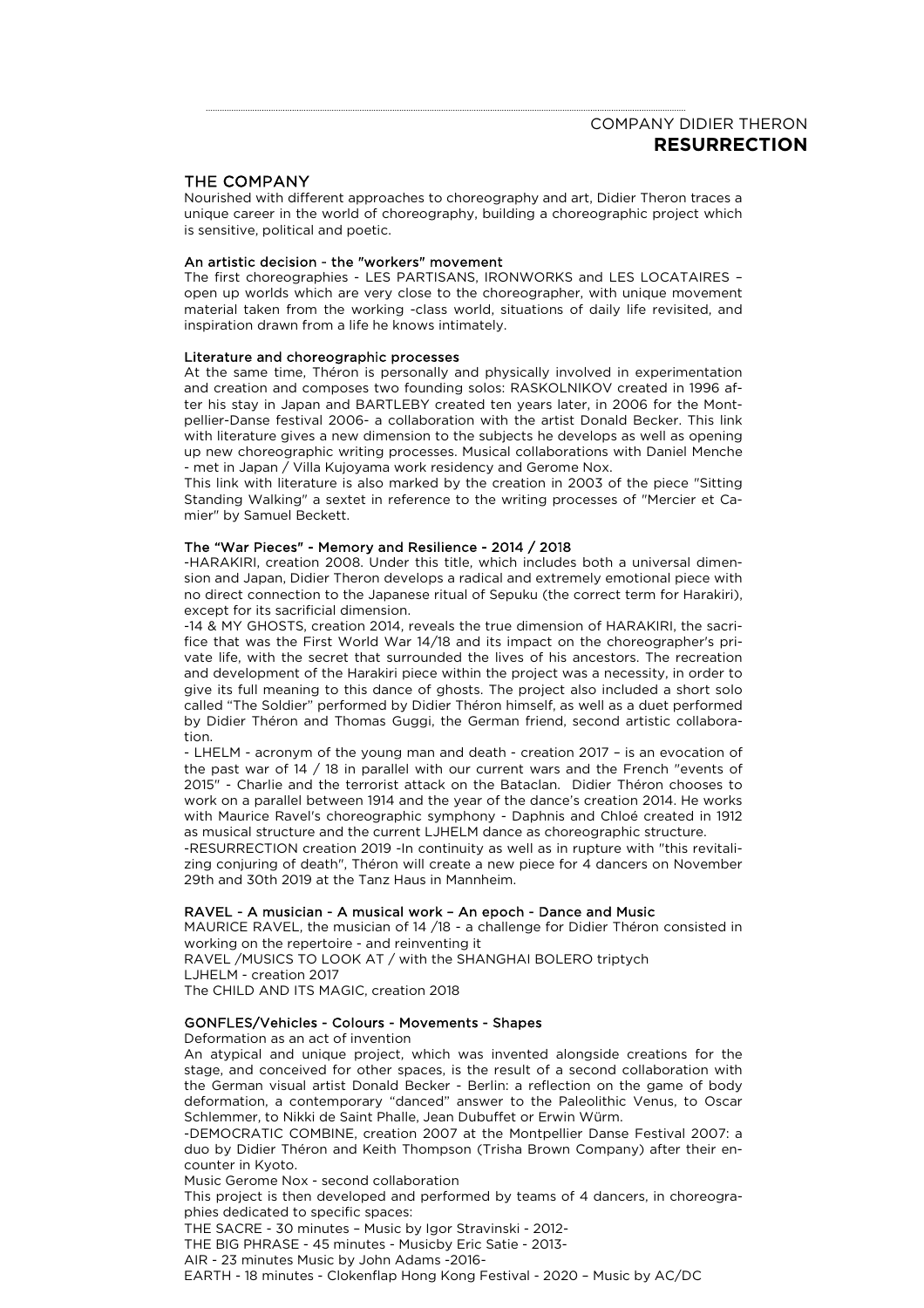# THOMAS GUGGI

Born in Brandenburg, Germany and has been working as a choreographer, producer and actor since 1987 in Berlin. He has been awarded grants to study arts in Poland, Switzerland, France and the U.S.A. In 1988 he have been founded the Thomas Guggi Dance Theatre, the first independent dance company in the GDR and has choreographed and produced several evening length dance production with his own company. Guggi's work has been supported by the Stiftung Kulturfonds Foundation, Berliner Senatsverwaltung für Wissenschaft, Forschung & Kultur, Culture Department Berlin- Prenzlauer Berg, Culture Department Berlin-Mitte, Ministry of science & culture Land Brandenburg, Ministry of economy Land Brandenburg, Fonds Darstellende Künste e.V. Foundation, French Institute Berlin, French Embassy of Germany, New York Foundation for the arts a.o.

In Germany, Guggi has served as artistic director for the Va Banque Theatre Festival, Tanz Durch Gang, Anticlockewise dance projects (1992-1994 in Berlin) and the International Dance Festival of Bauhausstadt Dessau (2005-2007).

Above that, Guggi has been producing and managing Gregor Seyffert & Company Berlin since 1997 with several productions across Europe.

## MICHELE MURRAY

Choreographer and artistic director of PLAY / Michèle Murray. Of French and American nationality, she begins studying ballet in Düsseldorf, then studies contemporary dance in New York with Merce Cunningham, followed by training with numerous choreographers and teachers in Paris. She works as a dancer within various choreographic projects, in particular with "l'art not least" company in Berlin, choreographer Didier Théron in Montpellier, France and Bernardo Montet, CCN Tours, France. Since 2008, she has also been working as choreographic assistant with Didier Théron. In 2012, she founds PLAY / Michèle Murray, of which she is artistic director and choreographer, while researching in close collaboration with artist coworkers. Her latest project ATLAS / STUDIES, a "choreographic atlas" of ten short pieces, was presented for the first time as a whole as part of the Festival Montpellier Danse  $2018$ 

Her new project WILDER SHORES will premiere in June 2020 at the Festival Montpellier Danse 2020.

# FRANCOIS RICHOMME

Musician, composer, sound engineer and sound designer. Since 1984, he participates in numerous concerts and recordings of classical, popular and ethnic music as performer or engineer. In the late 90's, he studies dance and somatics in order to explore the vocabulary of dancers and choreographers and develops a specific musical language inspired by these practices. Since then, he creates the scores of many world class dance productions, collaborating among others with : Rosy Simas (Weave, Skins, Transfuse, We Wait In The Darkness, Threshold) - Fabrice Ramalingom (Nos) - Atamira Dance Company (MitiMiti) - Didier Théron & Michèle Murray (Hara-Kiri, Shanghaï Boléro) - Yann Lheureux (No One's Land, Reach Our Soul…) - Fadhel Jaïbi (Fragments Intimes) - Christian Zagaria & Khalid Benghrib (Tempi) - Marc Vincent (Disparition, L'homme absent mais tout entier dans l'espace) - Emmanuel Grivet (Nourish, Time is Over…) and dances under the direction of Mathilde Monnier (Sursaut) and Anna Halprin (Spirit of Place).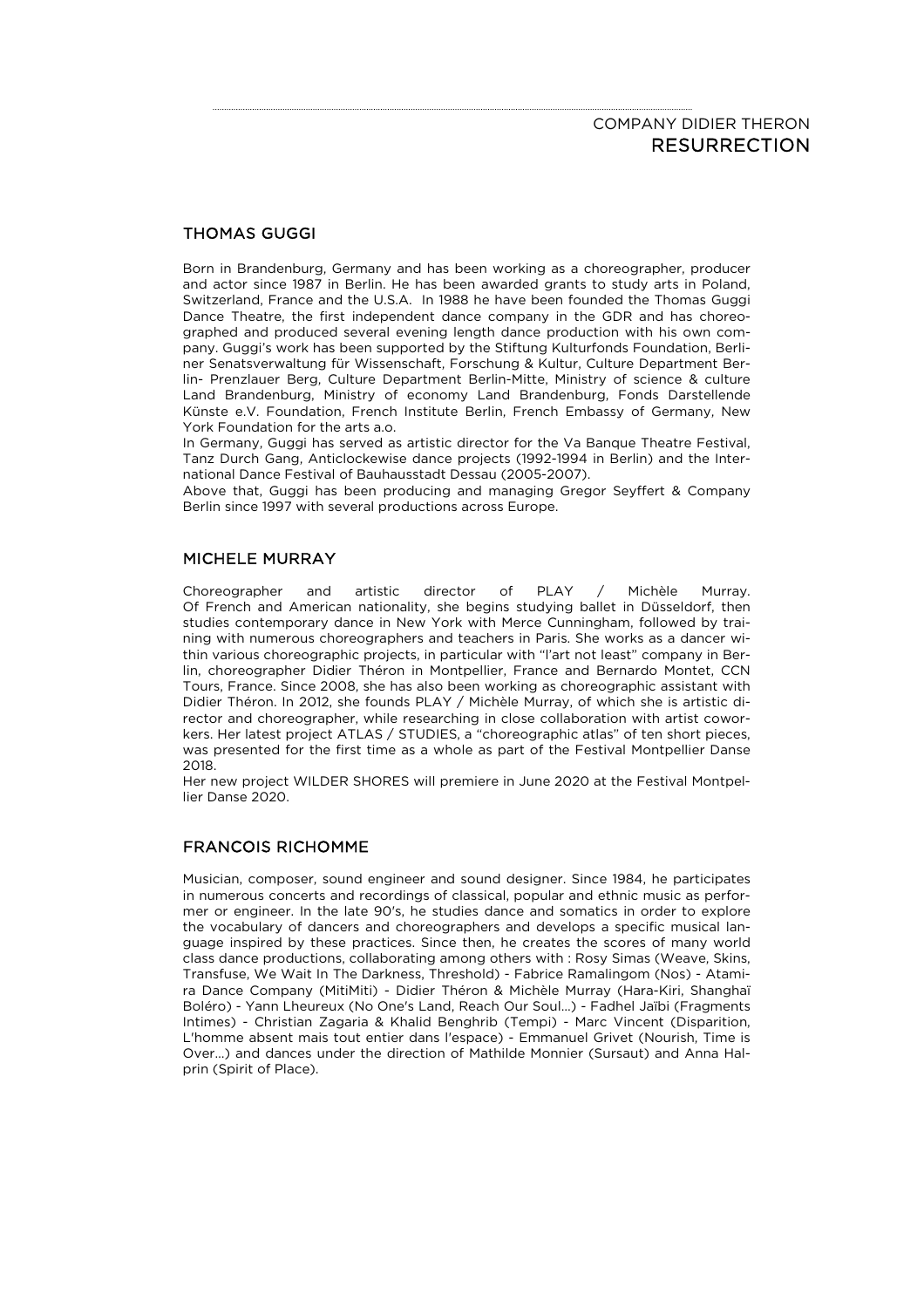# STANISLAW BULDER

Dancer. Born in 1997 in Poland, studying at The Aleksander Zelwerowicz National Academy of

Dramatic Art in Warsaw. In 2016 he got a scholarship for two year course Opus Ballet, Florence in Italy. He works with h.art companyWarsaw (Poland) and the Teatr Wielki and National Opera in Warsaw(Poland) as a intern. In 2018 he met Didier Theron at Zarwirowania Dance Theater as a memeber for his residency « Resurrection » .

# ARTUR GRABARCZYK

Dancer, choreographer, filmmaker and teacher. Born in Gdańsk, Poland. He's a graduate of National Ballet School in Gdańsk (2009) and Northern School of Contemporary Dance in Leeds, UK (2013). He graduated with First Class Honours Degree. A former dancer of Scottish Dance Theatre(SDT), Baltic Dance Theatre and AP Group student dance company. SDT gave him an opportunity to work with numbers of greatest dancers, choreographers, designers, producers, musicians, visual artists and video game designers. He worked with Damien Jalet, Sharon Eyal, Anton Lachky, Jo Strømgren,

Fleur Darkin, Didier Thèron, Ann Vachon, Emil Wesołowski, Douglas Thorpe, Jorge Crecis, Andrzej Morawiec, Rafał Dziemidok, Jennifer-Lynn Crawford, Henri Oguike, Matthew Robinson, Laszlo Nyakas, Sally Owen i Roman Komassa.

## JEE-HYUN HONG

Dancer. Graduated from the Korea National University of Arts (KNUA) of the choreographer speciality, she collaborates with many choreographers like Anne-Marie Porras, Didier Théron, Karine Saporta, Sabine Desplats, Willi Dorner etc. She shares her activities between France and Korea; she performs on national stages, dance festivals in the street, opera and comedy musical where she favors improvisation and contemporary dance.

# CAMILLE LERICOLAIS

Dancer. She began her profesionnal training in 2009 with Wayne Barbaste and then in 2014 at Epsedanse. At the same time, she continued her civil ingeneering studies. During training, she was able to collaborate with Virgile Dagneaux and Michèle Murray on her creation Atlas études. As a dancer she has worked with Jean Pomares on Jean-Claude Gallotta repertory : Trois Générations, and with Gianluca Girolami, 19.75 Compagny. More recently she has had the opportunity to be an apprentice in Jean Claude Gallotta for the pieces L'Homme à tête de Chou and Comme un trio. Now Cshe is an interpret dancer for Marécage, directed by Benjamin Tricha, and for Didier Théron dance compagny on Les Gonflés/Véhicules (Air, Terre and La Grande phrase), Shanghai Boléro and on Résurrection, new creation on stage 2019.